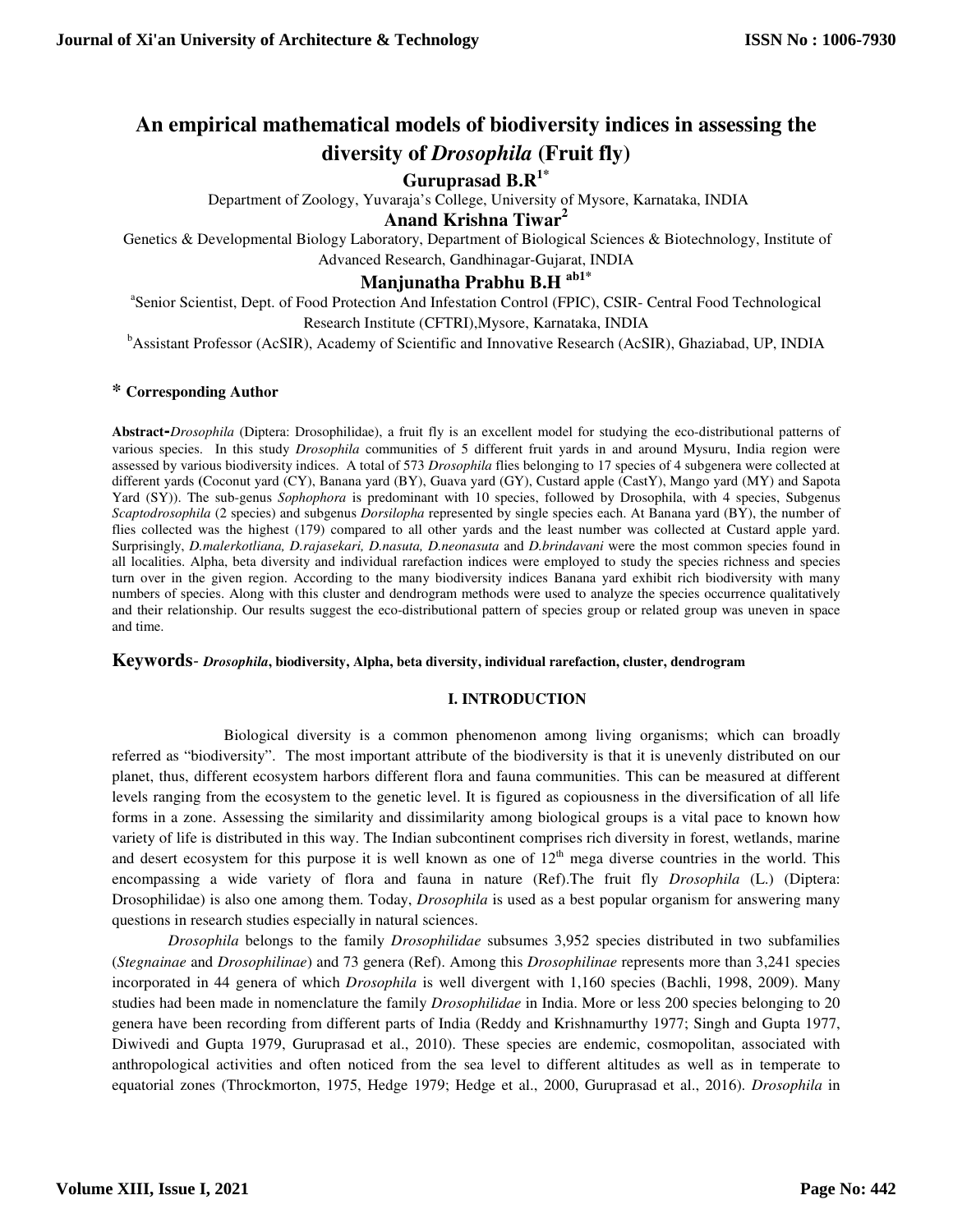different geographical regions represents the fundamental basis of adaptive radiation and speciation (Muniyappa 1981).

The *Drosophila*, fruit flies are highly sensitive to slight a environmental change, which reflects structure and ecology of the natural population (Markow ). It is the variation in abiotic factors such as temperature, light intensity and rainfall that affects developmental time, fertility, viability and other factors that influence life cycle and span of *Drosophil*a flies (Torres and Madi-Ravazzi 2006). These above abiotic factors also have an impact on the supply of resources principally in relation to the time of flowering and fruiting of many vegetable plant resources that provide most of the sites for oviposition and feeding of flies (Brncic et al., 1985). In addition to this above abiotic factors and biotic factors also influence the heterogeneity and ample of natural populations of fruit flies including intra–interspecific relationships, such as compactness, population age, dispersal, conflict and relationship between *Drosophilads* and their host and predators (Markow). The numerical of the individual of a species in a locality is significantly influenced by the presence or the absence of another species, especially those that are closely ecologically related (Putman 1995; Begon 1996). The ability to colonize multiple richness is an indication of the biological success of many species (Torres and Madi-Ravazzi 2006). Thus, the presence or absence of a species in an ecological edge and its richness or abundance in that area is an indicator of both the biological and ecological diversity of that ecosystem. Therefore, the composition and structure of a *Drosophilads* assemblage depend on the domain in which it was set up. In the current manuscript we aim to study the presence of taxonomically or phylogenetically related species in an ecological niche indicates coexistence and the absence of such related species suggests the competitive exclusion and the second goal is to understand whether particular vegetation is related to species existence along with this diversification of the flies using some mathematical models.

#### **II.MATERIALS AND METHODS**

The diversity of *Drosophila* fauna was studied in five different localities of fruit yard such as Coconut yard (CY), Banana yard (BY), Guava yard (GY), Custard apple (CastY) Mango yard (MY) and Sapota Yard (SY) located in and around Mysore and southern part of the Karnataka in India. Collections of flies were made in the above spots during fruiting seasons in2018. Usingboth bottle trapping and net sweeping methods. For bottle trapping, milk bottles of 250mLcapacity containing smashed ripe Banana sprayed with yeast were tied to twigs underneath small bushes at a height of three to five feet above the ground. Four traps were kept at each altitude. The following day the mouth of the each bottle was plugged with cotton and removed from the bushes. The flies that were collected in bottles were transferred to fresh bottles containing wheat cream agar medium (Consisting 100gms, wheat powder, 120gms raw sugar, 10gm agar-agar, 7mL Propionic acid boiled in 1000mL water and cooled according to Hegde et al.,2001, Guruprasad et al., 2010 as food. Net Sweeping was done on naturally rooting fruits if available or on fruits placed beneath shaded areas of the bushes one day before the collection. After each sweep, flies were transferred to the bottles containing fresh food. Five sweeps were made at each place to maintain the uniformity in the collection in each locality. The collected flies were brought to the laboratory, isolated, identified and sexed. Categorization of the collected *Drosophila* flies was made respective to taxonomic groups by employing several keys (Sturtevant 1927; Patterson and stone 1952; Thorckmorton 1962; Bock 1971).

#### **Statistics**

The relationship between the abundance, richness, evenness, β-diversity of all groups of *Drosophila* flies collected in different localities was deliberated by following indices.

- a. Number of species *(S)***:**
- b. Total number of individuals **(n):**
- c. Dominance is measured by Simpson index *(D)*

$$
D=\frac{\sum i n_i \sqrt{n_i-1}}{n(n-1)}
$$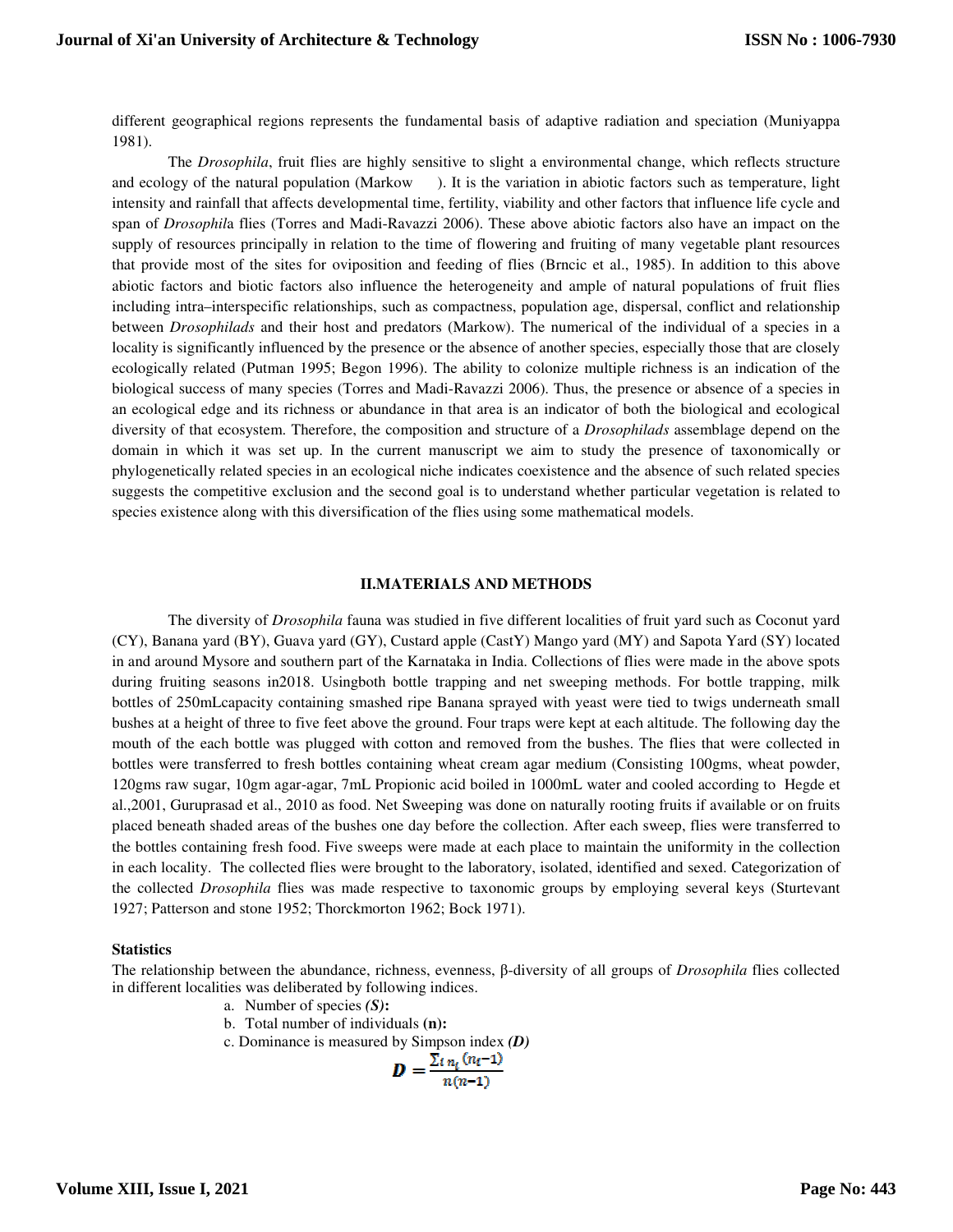Where  $n=$  the total number of organisms of a particular species and N=the total number of organisms. The Simpson index 1-*D*, measures evenness of the community from 0 to 1.

d. Shannon index *(H):* This diversity taking into account the number of individuals as well as number of species. Varies from 0 for communities with only a single species to high values for communities with many species, each with few individuals

$$
H = -\sum n_i/n \ln n_i/n
$$

e. Buzas and Gibson's evenness: *e H /S* 

f. Brillouin's index: 
$$
HB = \frac{\ln(n!) - \sum_l \ln(n_l!)}{n}
$$

g. Menhinick's richness index:  $s/\sqrt{n}$ 

h. Margalef's richness index: (S-1)/ln(n)

i. Equitability (Pielou's evenness): Shannon diversity divided by the logarithm of the number of taxa. This measures the evenness with which individuals are divided among the species present.

j. Fisher's alpha: A diversity index, defined implicitly by the formula S=a\*ln (1+n/a) where Sis the number of taxa, n is number of individuals and a is the Fisher's alpha

k. Berger-Parker dominance: Simply the number of individuals in the dominant taxon relative to n

l. Chao1: An estimate of total species richness. *Chao1* =  $S + F_I(F_I - 1) / (2(F_2 + 1))$ , where F2 is the number of singleton species and F2 the m=number of doubleton species

All these above indices are explained in Harper (1999)

Eight measures for beta diversity of *Drosophila* samples were described below

m. Whittaker (1960) $b_w = \frac{s}{m} - 1$ 

where S = the total number of species and  $\alpha$  the average species richness of the samples. All samples must have the same size.

n. Harrison et al (1992) b<sub>-1</sub> = 
$$
\frac{\frac{S}{\alpha}-1}{N-1}
$$
 × 100

where  $\alpha$  the average species richness of the samples. This measure ranges from 0 (no species turn over) to 100 (every sample holds a unique set of species). This measure allows transects of different size to be compared.

o. Cody (1975) 
$$
b_c =
$$

$$
\frac{g(H)+l(H)}{2}
$$

where  $g(H)$  is the number of species gained and  $l(H)$  the number lost moving along the transect.

p. Routledge (1977) b<sub>i</sub>=
$$
\log_{10}(T) - \left[\frac{1}{T}\sum_i e_i \log_{10}(e_i)\right] - \left[\frac{1}{T}\sum_i \alpha \log_{10}(\alpha_i)\right]
$$

where  $e_i$  is the number of samples along the transect in which species i is present and  $\alpha_i$  the species richness of sample i and T is  $\Sigma e_i$ .

q. Wilson-Shmide (1984) b<sub>t</sub> = 
$$
\frac{g(h)+l(H)}{2\pi}
$$

where  $g(H)$  is the number of species gained and  $l(H)$  the number lost moving along the transect.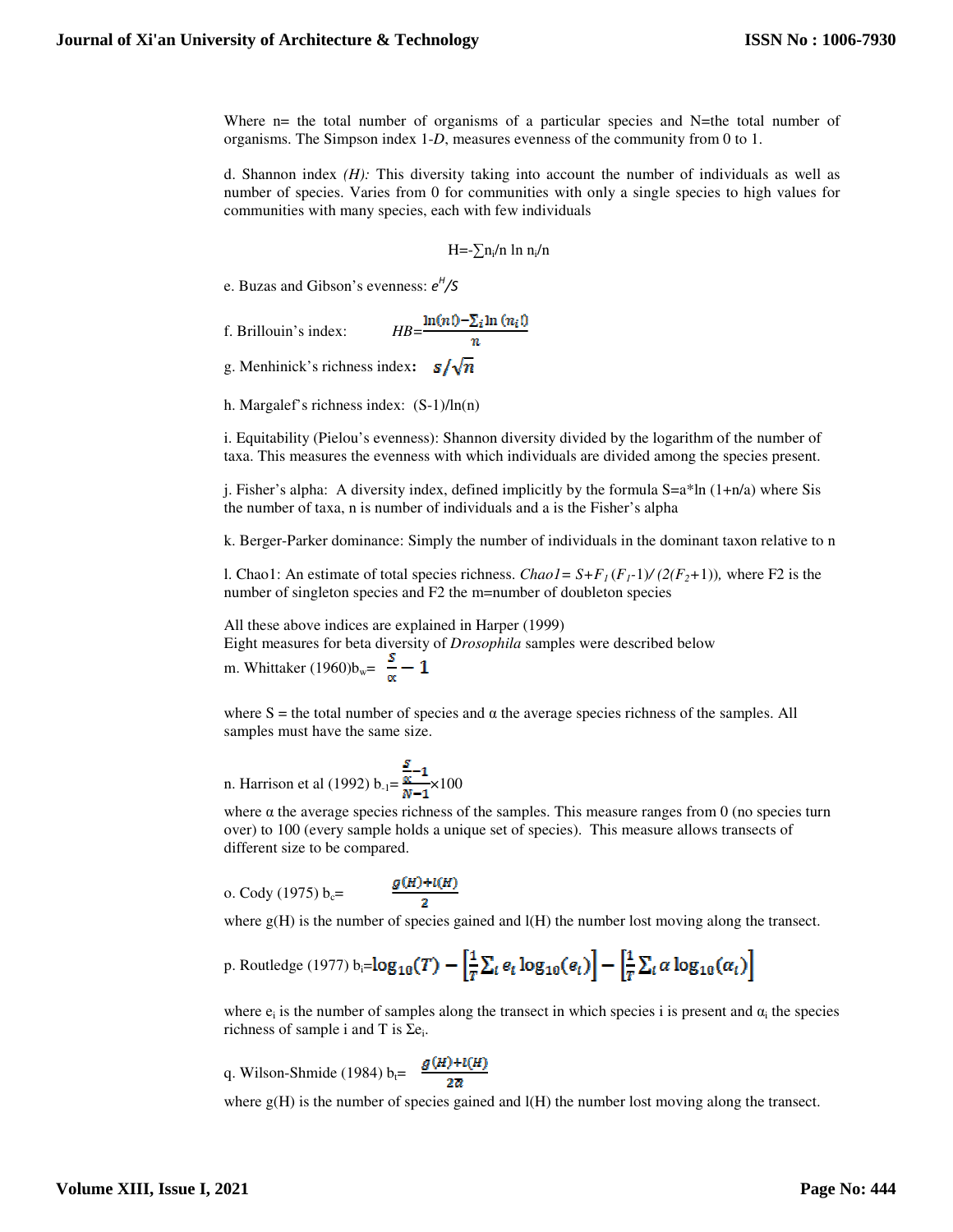r. Mourelle (1992) b<sub>me</sub> = 
$$
\frac{g(\mathbf{H})+l(\mathbf{H})}{2\overline{\alpha}(\mathbf{N}-1)}
$$

where  $g(H)$  is the number of species gained and  $l(H)$  the number lost moving along the transect, N number of the species.

s. Harrison 2: 
$$
b_{-2} = \frac{\frac{S}{\alpha_{\text{max}}} - 1}{N - 1} \times 100
$$

where  $\alpha$  the maximum species richness in any one sample.

t. Williams (1996) b<sub>-3</sub>= 
$$
1 - \frac{\alpha_{max}}{s}
$$

 Further *Drosophila* communities were analyzed using *SHE* analysis (Hayek &Buzas 1997, Buzas & Hayek 1998). This calculates log species abundance (*lnS*), Shannon index (*H*) and log evenness (*ln E=H-lnS*) for the first sample. Then the second sample is added to the first, and the process continues.

 The module individual rarefaction evaluate amount of species you would expect to find in a sample with a smaller total number of individuals. With this method, one can compare the number species in a sample of different size. Using rarefaction analysis on a large sample, one can read out the number of expected taxa for any smaller sample size (including that of the smallest samples) (Adrain et al., 2000).

Let *N* be the total number of individuals in the sample, *s* the total number of species, and  $N<sub>l</sub>$  the number of species number *i*. The expected number of species  $E(S_n)$  in a sample of size n and variance  $V(S_n)$ are then given by

$$
E(S_n) = \sum_{i=1}^{s} \left[ 1 - \frac{\binom{N - N_i}{n}}{\binom{N}{n}} \right]
$$

$$
E(S_n) = \sum_{i=1}^{s} \frac{\binom{N - N_i}{n}}{\binom{N}{n}} \left[ 1 - \frac{\binom{N - N_i}{n}}{\binom{N}{n}} \right]
$$

$$
+ 2 \sum_{j=2}^{s} \sum_{i=1}^{j=1} \frac{\binom{N - N_i - N_j}{n}}{\binom{N}{n}} - \frac{\binom{N - N_i}{n}\binom{N - N_j}{n}}{\binom{N}{n}\binom{N}{n}}
$$

**Alpha diversity:** The main purpose of this module is to compare diversities in several samples. The validity of contrasting diversities samples can be criticized because of the arbitrary choice of diversity index. One sample may for example contain a larger number of taxas, while the other has a larger Shannon index. A number of diversity indices may be compared to make sure that the diversity ordering is robust. A formal way of doing this is to define a family of diversity indices, Dependent upon a single continuous parameter (Tothmeresz 1995).

$$
\exp(H_{\alpha}) = \exp \ln \left( \frac{1}{1-\alpha} \ln \sum_{i=1}^{S} P_i^{\alpha} \right)
$$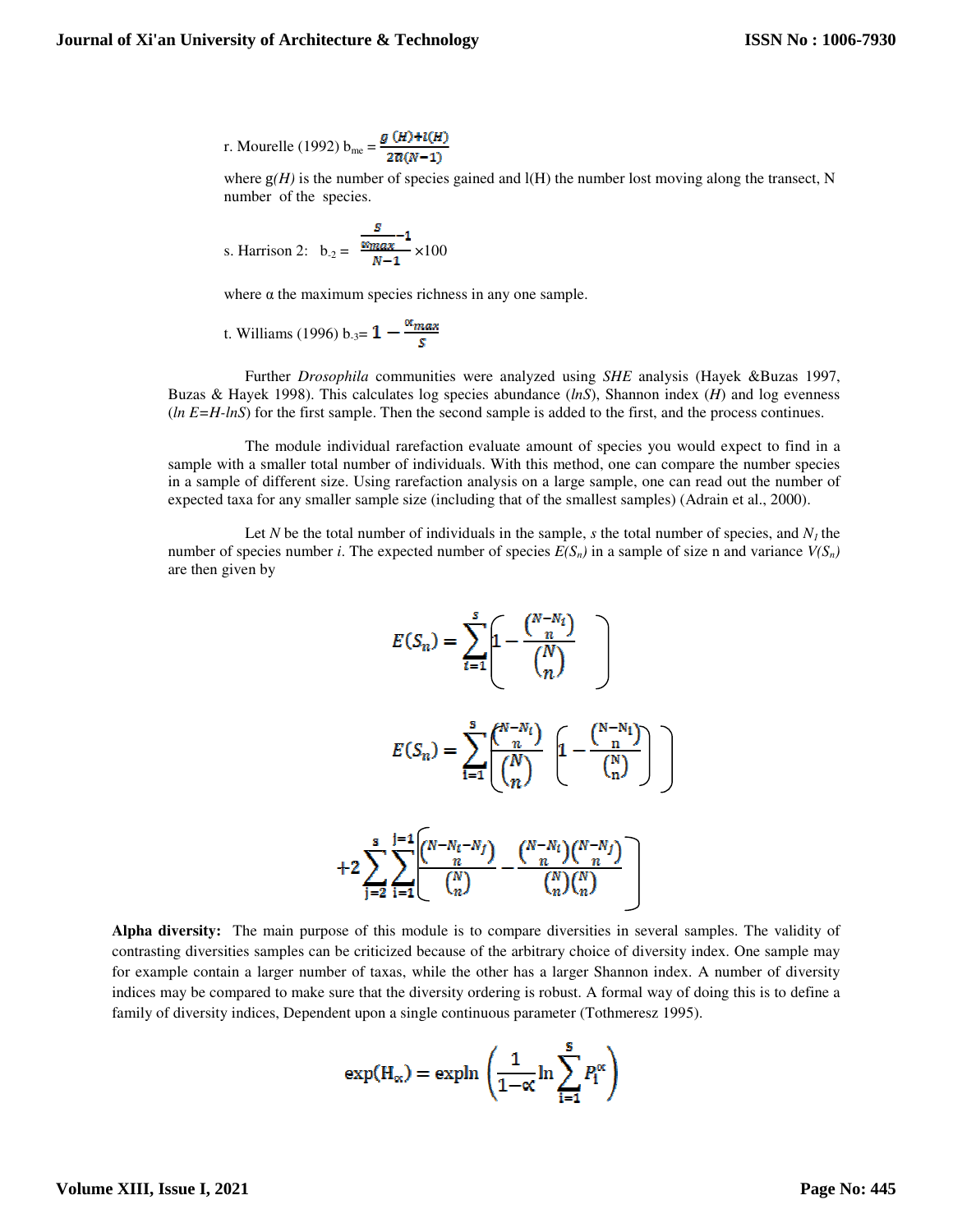From cluster analysis, Euclidean distance was chosen to measure the similarity between different localities of *Drosophila* and Ward's Strategy (Giri et al., 2007) was used to unit two clusters. A feature of Euclidean distance was that it is a weighted computation; the higher the absolute value of the measurement the higher will be its weight. PAST version 3.5 and SPSS software was employed in this present study.

### **III. RESULTS**

The distribution pattern of *Drosophila* species collected in six different localities during August 2018 and their nomenclature was depicted in Table 1. A total of 17 species were encountered which belongs to subgenera (*Dorsilopha, Scaptodrosophila, Drosophila* and *Sophophora).* Most of the species group belonged to the *Drosophila melanogaster* species group. The only one species belonging to subgenus *Drosilopha* is *Drosophila buskii*. The total number of *Drosophila* flies captured was 573 with 17 species. At Banana yard (BY), the number of flies collected was the highest (179) compared to all other yards and the least number was collected at Custard yard

(CY). Surprisingly, *D.malerkotliana, D.rajasekari, D.nasuta, D.neonasuta* and *D.brindavani* were the most common species found in all localities compared to other species such as *D.anomelani, D.bipectinata, D.gangotri, D.jambulina, D.suzukii, D.mysorensis, D.repleta, D.nigra, D.buskii, D.takahasii* were not found in all localities(Table 1).

 The values of alpha diversity index was given in Table 2 using eight different indices of biodiversity. All the indices indicate the presence of abundance, richness and diversity of *Drosophila* flies of different localities. The data (Table 2) has revealed the Banana yard (By) locality was very shows high diversity having 14 species with 179 individuals with 0.10 as dominance value compares to other localities. Along with this Banana yard (BY) exhibits values of Simpson, Shannon, Evenness, Brillouin, Menhinick, Margalef, Equitability(J) Fisher-alpha, Berger-Parker and Chao-1 indices was ( 0.89; 2.43; 0.81;2.29;1.04;2.50;0.92; 3.55; 0.15). The less diversity of *Drosophila* flies was observed in the Coconut yard and Custard yard according to the values are shown in Table 2. To compare the degree of species turnover in species composition along the gradient of yards. We have calculated the values of different biodiversity indices between different yards. The table 3 represents the summary of beta diversity according Whittaker (0.7); Harrison (0.14); Cody (12); Routledge (0.14656); Wilson-Shmida(1.2); Mourelle (0.24); Harrison (20.0); and Williams (0.23529) to the (Presence(1) – Absence (0)) of *Drosophila* species between the localities.

 The results of SHE analysis for all the samples collected in the different locality is showed in figure 1 where it indicates log species abundance  $lnS = 1.9$ ; (H)= 1.4 and (lnE) = H-lnS (-0.5). The Euclidean cluster analysis perform done the basis of localities where *Drosophila* is collected to assess the species richness of the particular locality (Figure 4). According to the results Bannana Yard (BY) forms entirely different cluster compared to other yards. Guava yard (GY) and Custard Yard (CY); Mango (MY) and Sapota (SY) Yard forms separate clusters along with Coconut yard separately. The results of dendrogram according Ward linkage was showed in figure 5 according to this two major clusters were formed, The first cluster belongs to *montium* sub group and included *D.kikkawai, D.gangotri*, *D.takahashii, D.anomelani, D.mysorensis* but *D.suzukii*, belongs to *suzukii* subgroup. Both these subgroups belong to the *melanogaster* species group of the subgenus *sophophora. D.repleta, D.buskii* and *D.immigrans* of the same cluster belong to subgenus *Drosophila,* while *D.nigra* belongs to subgenus *Scaptodrosophila. D. jambulina* belongs to *montium* subgroup and the *bipectinata* belongs to the *ananassae* subgroup which is linked with the first cluster. In the second cluster, *D.rajasekari* belongs to *suzukii* subgroup of the *melanogaster* species group of subgenus *sophophora* while *D.neonasuta* belongs to the subgenus *Drosophila* and *D.malerkotliana* which joins with *D.brindavani* and *D.nasuta* belong to two different taxonomic categories*.* Among these *D.malerkotliana* belongs to subgenus *Sophophora* and *D. brindavani* belongs to subgenus *Scaptodrosphila*. *D.nasuta* the alone is in fourth tier 1 species of this cluster. Thus most of the species of first cluster have closer taxonomic relationships than the second one.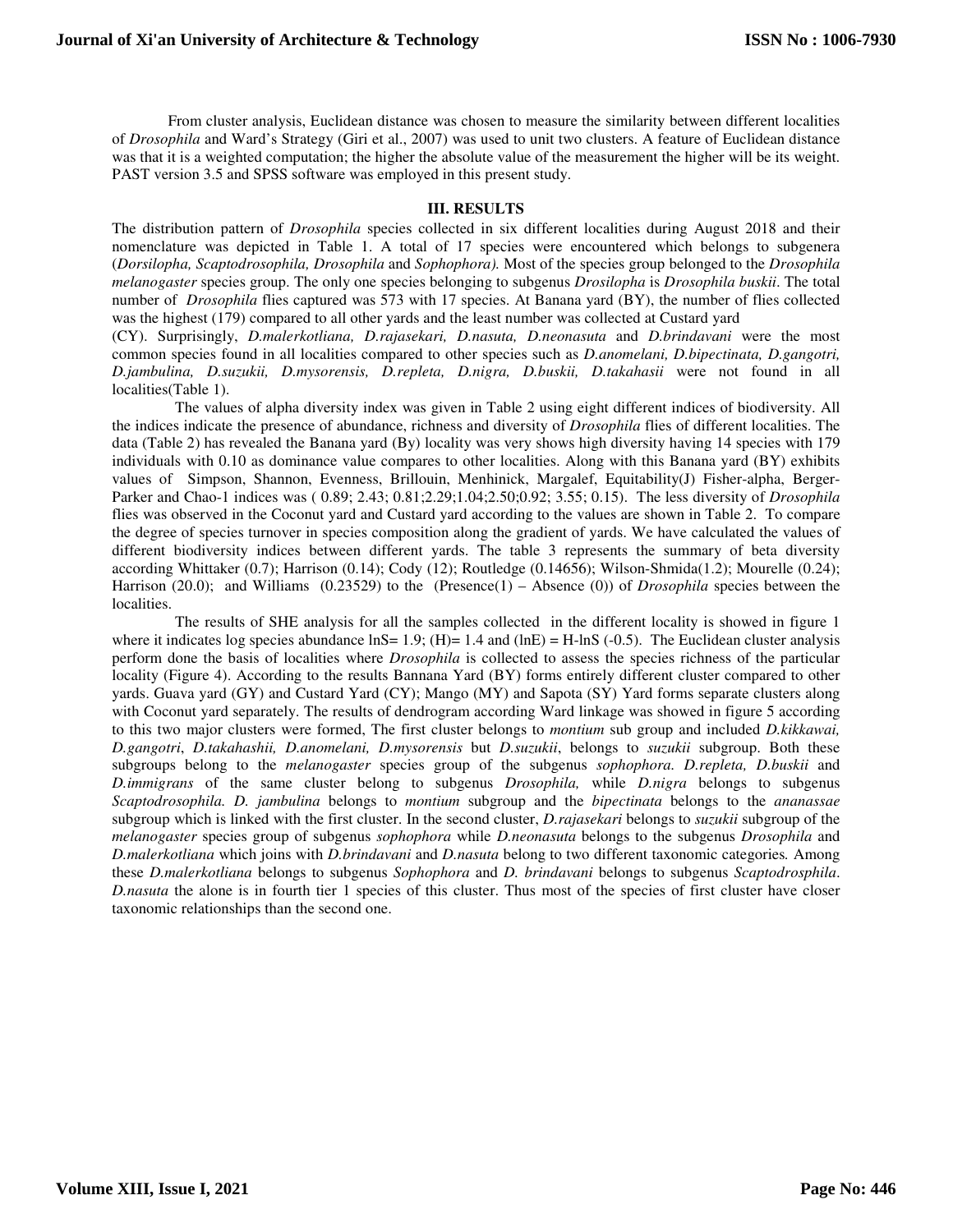

Figure 1 SHE Analysis of *Drosophila* community in all localities (BY, MY, SY,GY, CY & Cast Y); ( N= number of flies).



Figure 2. Analysis of Individual rarefaction for comparing *Drosophila* diversity in different localities (BY, MY, SY,GY, CY & Cast Y)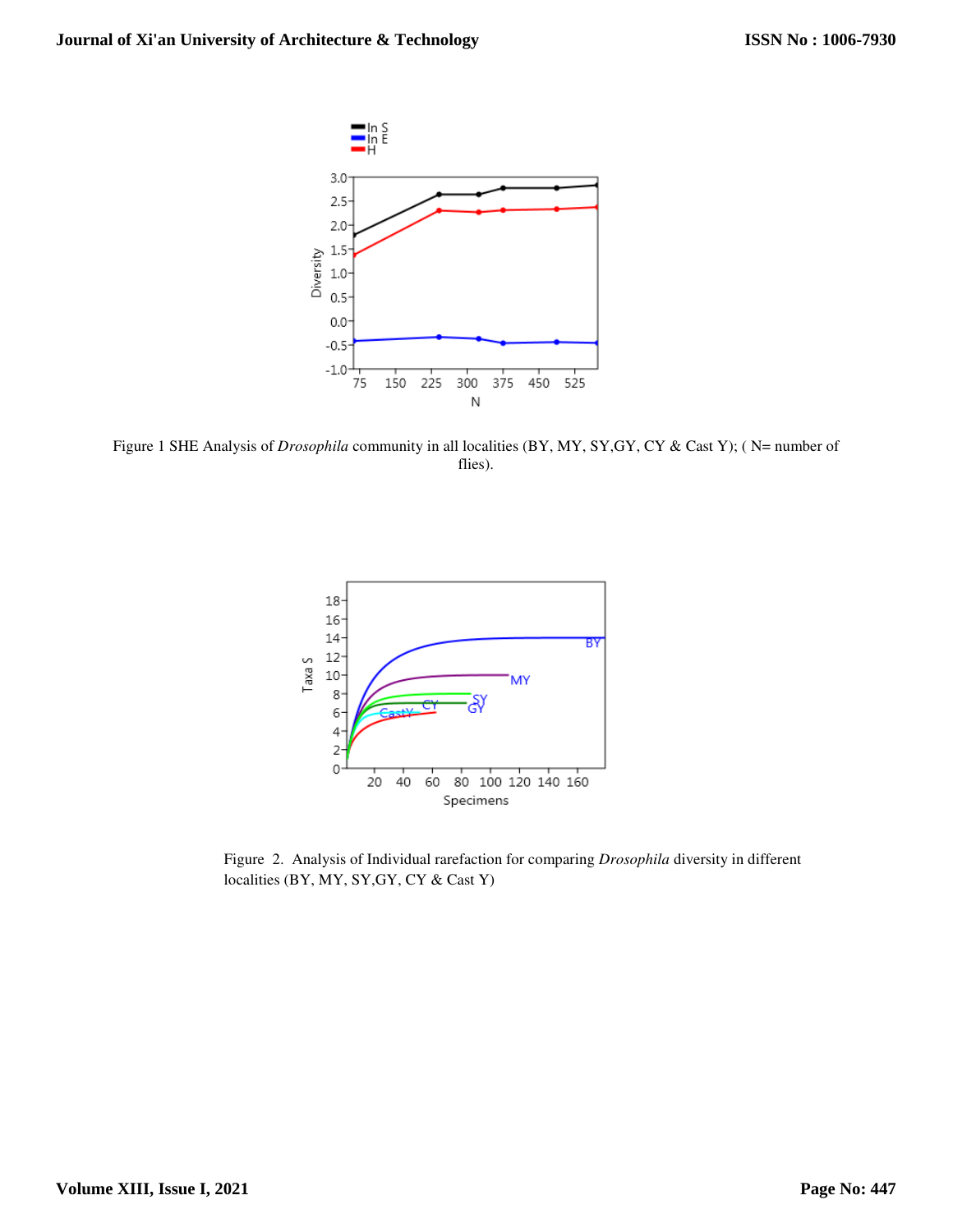

Figure 3. Alpha diversity profile of *Drosophila* density in different localities (BY, MY, SY,GY, CY & Cast Y)



Figure 4. Euclidean clustering analysis of different localities of *Drosophila* community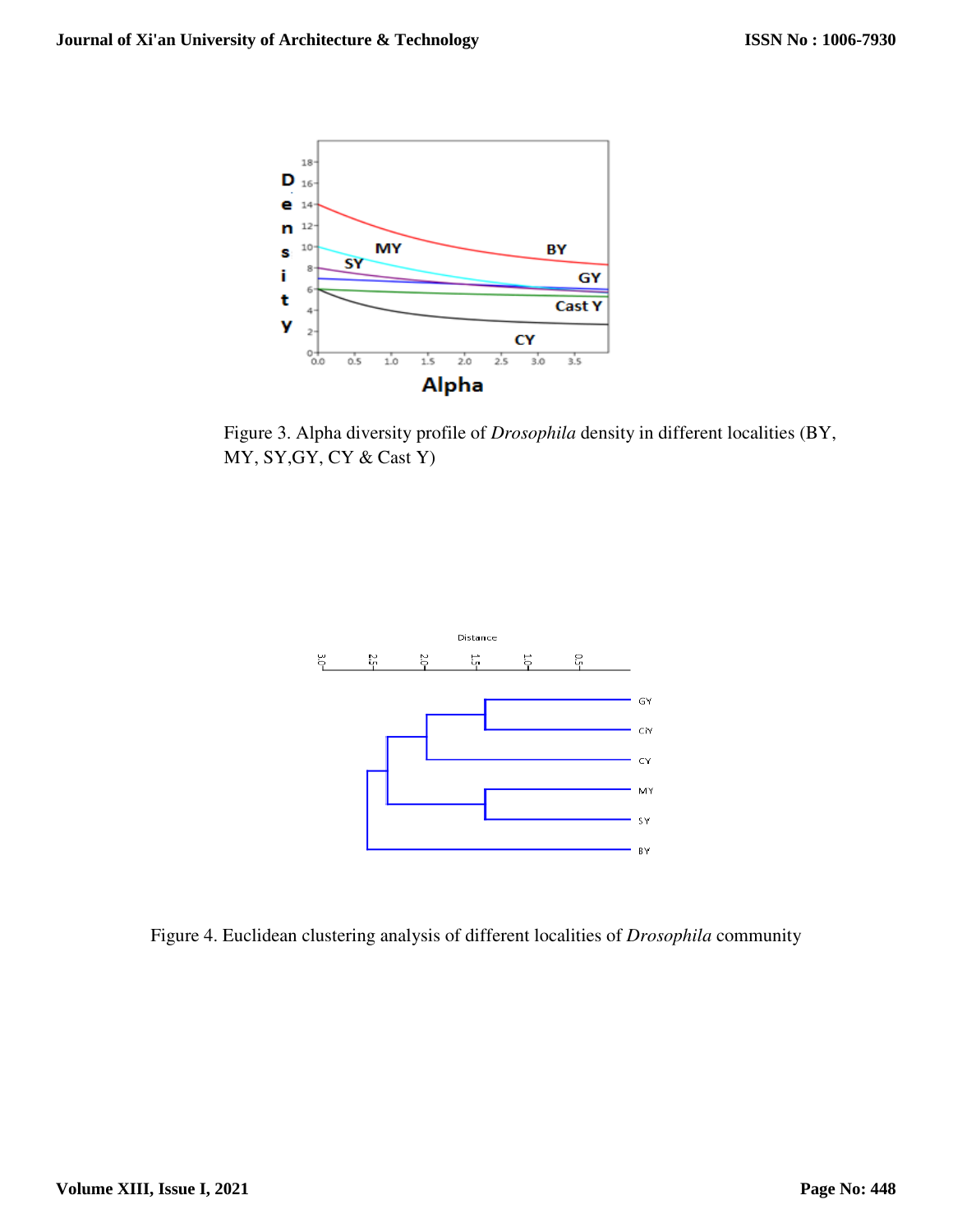

Figure 5. The Dendrogram of *Drosophila* species present on different localities (constructed by cluster analysis using Ward Linkage)

Table 1: The *Drosophila* fruit flies and their numericals collected in different sites during 2018 (Cocunut yard (CY), Bannana yard (BY), Gauva yard (GY), Castard apple (CastY) Mango yard (MY) and Sapota Yard (SY))

| Genus      | <b>Subgenus</b>   | <b>Species</b>     | Collection site of Drosophila species |    |    |              |           |           | <b>Total</b> |
|------------|-------------------|--------------------|---------------------------------------|----|----|--------------|-----------|-----------|--------------|
|            |                   |                    | <b>CY</b>                             | BY | GY | <b>CastY</b> | <b>MY</b> | <b>SY</b> |              |
|            | Sophophora        | D.anomelani        | 00                                    | 05 | 00 | 00           | 04        | 00        | 09           |
|            |                   | D.bipectinata      | 03                                    | 15 | 09 | 00           | 08        | 00        | 35           |
|            |                   | D.gangotrii        | 00                                    | 00 | 00 | 00           | 00        | 15        | 15           |
|            |                   | <b>D.Jambulina</b> | 00                                    | 00 | 00 | 08           | 10        | 00        | 18           |
|            |                   | D.kikkawai         | 00                                    | 00 | 00 | 04           | 00        | 00        | 04           |
| Drosophila |                   | D.malerkotliana    | 01                                    | 25 | 11 | 09           | 18        | 05        | 69           |
|            |                   | D.mysorensis       | 00                                    | 10 | 12 | 00           | 00        | 11        | 33           |
|            |                   | D.rajasekari       | 06                                    | 07 | 08 | 00           | 14        | 12        | 47           |
|            |                   | D.suzukii          | 00                                    | 15 | 00 | 00           | 00        | 00        | 15           |
|            |                   | D.takahasii        | 00                                    | 09 | 00 | 00           | 00        | 00        | 09           |
|            |                   | Total              | 10                                    | 86 | 40 | 21           | 54        | 43        | 254          |
|            | <b>Drosophila</b> | D.nasuta           | 17                                    | 28 | 19 | 10           | 29        | 21        | 124          |
|            |                   | D.neonasuta        | 06                                    | 16 | 10 | 08           | 09        | 10        | 59           |
|            |                   | D.repleta          | 00                                    | 07 | 00 | 00           | 00        | 00        | 07           |
|            |                   | D.immigrans        | 00                                    | 04 | 00 | 00           | 06        | 00        | 10           |
|            |                   | <b>Total</b>       | 23                                    | 55 | 29 | 18           | 44        | 31        | 200          |
|            | <b>Dorsilopha</b> | D.buskii           | 00                                    | 05 | 00 | 00           | 00        | 00        | 05           |
|            |                   | <b>Total</b>       | 00                                    | 05 | 00 | 00           | 00        | 00        | 05           |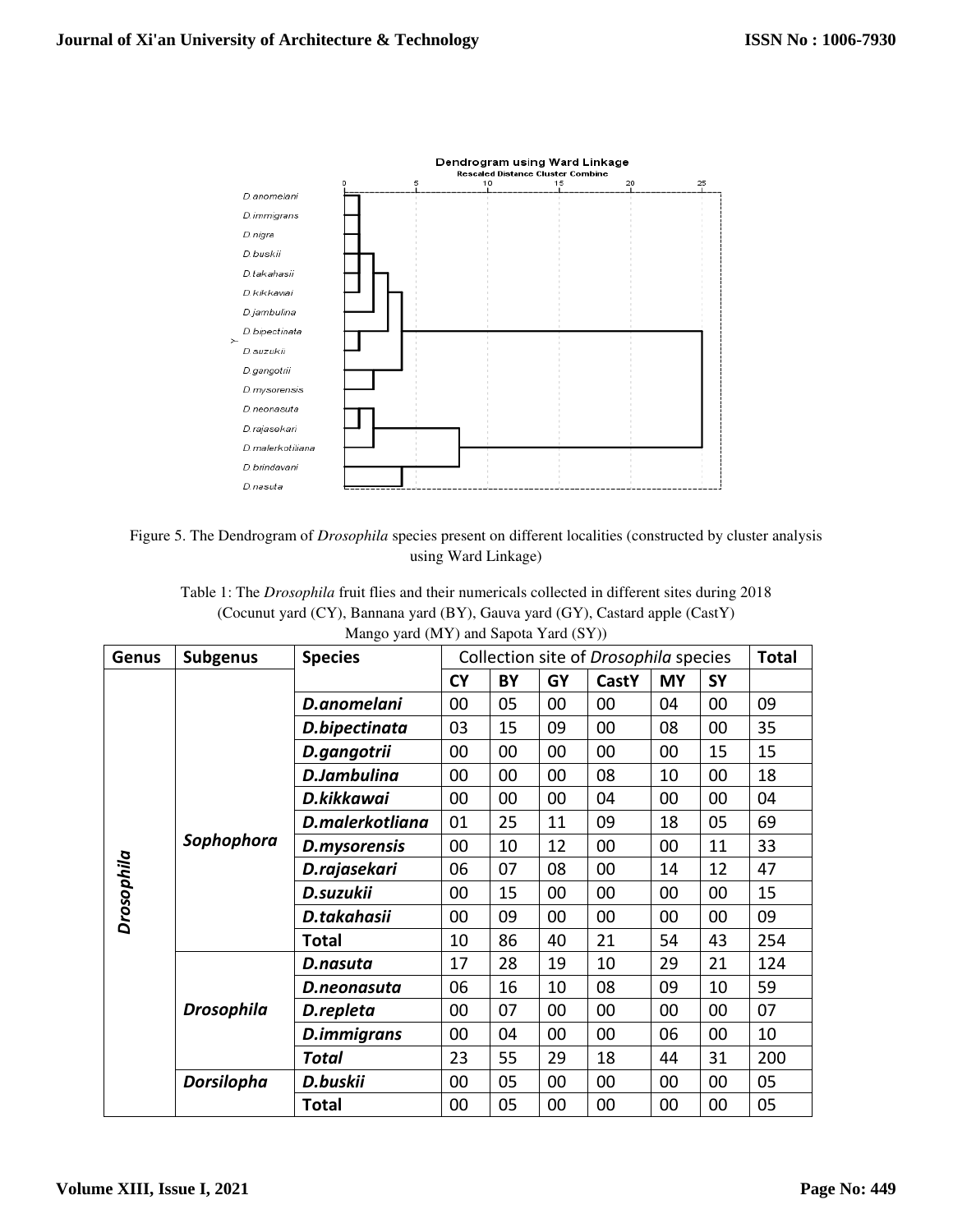| Scaptodroso- | D.brindavani               | 29  | 28  | 14  | 12   | 11  | 09  | 103  |
|--------------|----------------------------|-----|-----|-----|------|-----|-----|------|
| phila        | D.nigra                    | 00  | 05  | 00  | 00   | 03  | 03  | 11   |
|              | <b>Total</b>               | 29  | 33  | 14  | 12   | 14  | 12  | 114  |
|              | <b>Grand total</b>         | 62  | 179 | 83  | 51   | 112 | 86  | 573  |
|              | Temperature in             | 28. | 27. | 26. | 28.0 | 29. | 26. | 27.0 |
|              | $\mathbf{0}_{\mathcal{C}}$ | U   | 0   | U   |      | U   |     |      |

| Table 2: Alpha diversity of <i>Drosophila species</i> using different biodiversity indices according |                     |  |  |
|------------------------------------------------------------------------------------------------------|---------------------|--|--|
|                                                                                                      | to collection sites |  |  |

| SI no          | <b>Indices</b>      | Collection site of Drosophila species and its |      |      |       |      |      |  |
|----------------|---------------------|-----------------------------------------------|------|------|-------|------|------|--|
|                |                     | biodiversity valves                           |      |      |       |      |      |  |
|                |                     | Cy                                            | By   | Gy   | Casty | My   | Sy   |  |
| $\mathbf{1}$   | <b>Taxa Species</b> | 06                                            | 14   | 07   | 06    | 10   | 08   |  |
| $\mathfrak{p}$ | Individuals         | 62                                            | 179  | 83   | 51    | 112  | 86   |  |
| 3              | Dominance (D)       | 0.31                                          | 0.10 | 0.15 | 0.18  | 0.14 | 0.15 |  |
| 4              | Simpson (1-D)       | 0.68                                          | 0.89 | 0.84 | 0.81  | 0.85 | 0.84 |  |
| 5              | Shannon (H)         | 1.37                                          | 2.43 | 1.90 | 1.74  | 2.11 | 1.97 |  |
| 6              | Evenness            | 0.65                                          | 0.81 | 0.96 | 0.95  | 0.82 | 0.88 |  |
| 7              | <b>Brillouin</b>    | 1.24                                          | 2.29 | 1.76 | 1.57  | 1.95 | 1.80 |  |
| 8              | Menhinick           | 0.76                                          | 1.04 | 0.76 | 0.84  | 0.94 | 0.86 |  |
| 9              | Margalef            | 1.21                                          | 2.50 | 1.35 | 1.27  | 1.90 | 1.57 |  |
| 10             | Equitability (J)    | 0.76                                          | 0.92 | 0.97 | 0.97  | 0.91 | 0.94 |  |
| 11             | Fisher-alpha        | 1.64                                          | 3.55 | 1.82 | 1.76  | 2.65 | 2.15 |  |
| 12             | Berger-Parker       | 0.46                                          | 0.15 | 0.22 | 0.23  | 0.25 | 0.24 |  |
| 13             | Chao-1              | 06                                            | 14   | 07   | 06    | 10   | 08   |  |

## **Table 3: Beta Global diversity of** *Drosophila* **in between collection sites of localities**

| SI no | <b>Beta Diversity of locations</b> |               |  |  |  |  |
|-------|------------------------------------|---------------|--|--|--|--|
|       | <b>Indices</b>                     | <b>Values</b> |  |  |  |  |
| 01    | <b>Whittaker:</b>                  | 0.7           |  |  |  |  |
| 02    | Harrison:                          | 0.14          |  |  |  |  |
| 03    | Cody:                              | 12            |  |  |  |  |
| 04    | Routledge:                         | 0.14656       |  |  |  |  |
| 05    | Wilson-Shmida                      | 1.2.          |  |  |  |  |
| 06    | <b>Mourelle:</b>                   | 0.24          |  |  |  |  |
| 07    | <b>Harrison 2:</b>                 | 0.06153       |  |  |  |  |
| 08    | Williams:                          | 0.23529       |  |  |  |  |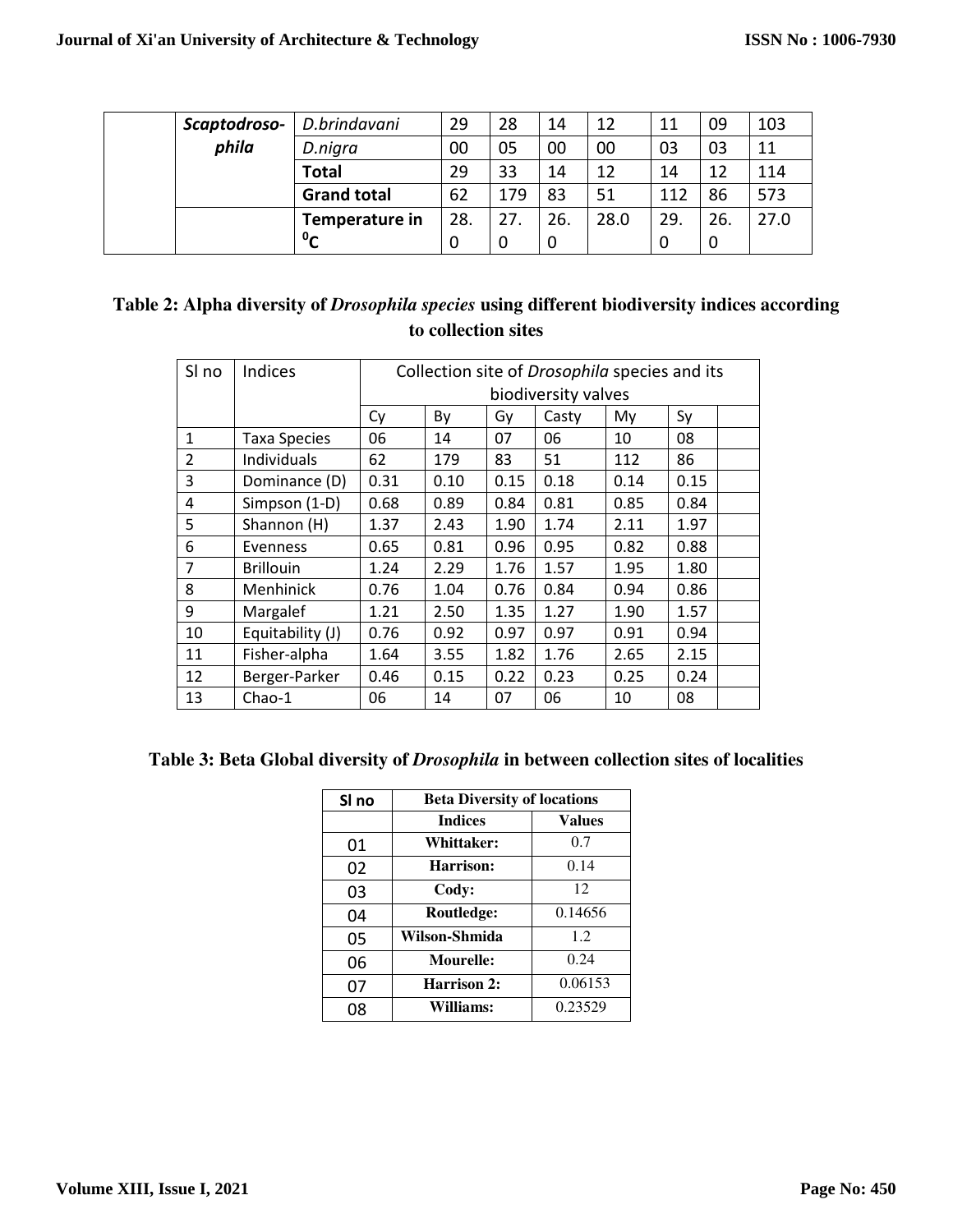## **IV. DISCUSSION**

In the current study the density of *Drosophila* fauna in five distinct localities of fruit yard vary in different localities of fruit yards (Table 1). The grand total fruit flies collected in the different fruit yard was about 573 flies which belong to the 4 subgenus. Among them Sophophora stands first in dominating other subgenus with 254 flies with different species and *Dorsilopha* stands last with only one species that is *Drosophila buskii.* Moreover, by analysis of localities of *Drosophila* community Bannana yard (BY) harbors more number of fruit flies compare to other yards (Table 1). This agrees the studies of (Hegde et.al 2000a, Guruprasad et al 2010, 2011, 2006, 2015), The magnification of the population depend on several environmental factors in addition to genetic structure. In the existing study, consideration of the common and abundant species shows that numerical difference in regard to these species in all localities of fruit yards studied. The event of the supremacy of one species over the others in any given area can be corresponds with the supremacy species ecological flexibility to exploit the conditions available in those domain. Along with there are many unknown micro factors that could also affect the population of *Drosophila*. This results of our study will more or less endorse with the work of Muniyappa and Reddy (1981), Vasudeva et al.(2001) where the occurrence of the thick vegetation, which provided good sources of food and a more congenial environmental at different of the fruit yards.

 By applying alpha diversity to *Drosophila* community encountered in different localities species richness of the flies is varied between localities. Alpha diversity indices were higher in Banana yard (BY) than for other locality (Table 2 and figure 3) and least was found in Coconut yard (CY), This might be due to present of more fruit and flowery plants in banana compare to other yards This understands the measurement of biodiversity of flies at regions. This will give clear picture that Banana yard (BY) is most diverse among yard wise. Here author has used different kind of indices to measure diversity of flies in different way to assess the richness of the flies. Table 3 also suggests the global beta diversity of *Drosophila* community in different localities. Beta diversity measures presence and absence of species from one environment to another. This diversity quantifies the number of different communities in given zone. So its clear that beta diversity shows relationship between local and regional diversity, but also reflects the degree of differentiation among biological communities. This is because alpha diversity is different if the biological communities within the region are different. In simpler terms, it calculates the number of species that are not the same in two different localities. These indices which measure beta diversity on a normalized scale, usually from 0 to 1. A high beta diversity index (values more than 1) indicates a low level of similarity, while a low beta diversity index (values less than 1) shows a high level of similarity. In the present study author have noted most of the results procured by the beta global diversity formula depicted in the Table 3. This reflects there is high level of similarity between the flies collected in different localities of the fruit yards.

The careful scrutiny of figure 1of SHE analysis (of *Drosophila* community of all localities indicate the distribution of *Drosophila* species is uneven in time and space. Even though the species are uneven in different localities but the localities selected for the studies are best places for harboring different kind of *Drosophila* species. This was justified bylooking the *D.suzukii* and *D.takahasii* which is found only in Banana yard (BY) and not in any other localities and repeated in case of *D.buskii* only one species belongs to subgenus *Dorsilopha* found in Banana yard. Apart from this figure 2 depicts the analysis of individual rarefaction for comparing *Drosophila* diversity in different localities (BY, MY, SY,GY, CY & CastY) finds the again Banana yard (BY) is very much suitable for providing the good shelter for the number of species that is about 14 species which is encounter in the present study. Moreover, Banana yard (BY) is the most suitable place and it has entirely different compare to other localities this was proved by the Euclidean clustering analysis of different localities of *Drosophila* community (figure 4).

According to the present investigation of the *Drosophil*a community in the different fruit yards some *Drosophila* species are considered as champion species such as *D.brindavani* and *D. nasuta* which are most common flies with highest number found in all localities. These above flies are considered as constant species commonly found in all localities this is shown in the last tier of the dendrogram using ward linkage. Further, in the first cluster, all species except *D.nigra, D.buskii,* and *D.immigrans* are phylogenetically related and hence they are grouped in one subgenus *Sophophora*. Our study indicates the co-existence of species having similar ecological preferences and also supports the work of Ayala (1969) and Guruprasad et al., (2010, 2006, 2015, 2009, 2011) and also many workers. Apart from this from the cluster analysis in the second tier species belonging to different species occupying different sub-clusters but joining with the main cluster at different tiers. From our studies, there are many biodiversity indices which one can apply for the explanation of biodiversity of *Drosophila* in a different way. Finally, some flexibility is needed in deciding among the recommended indices used to estimate biodiversity. Thus from the existing eco-distributional pattern of *Drosophila* in different fruit yards clarifies that the distributional motif of species or related group of species is unequal, uneven and irregular in space and time. *D.nasuta* and *D.brindavani* could be considered as supremacy species, as they are recorded in all fruit yards with leading numbers.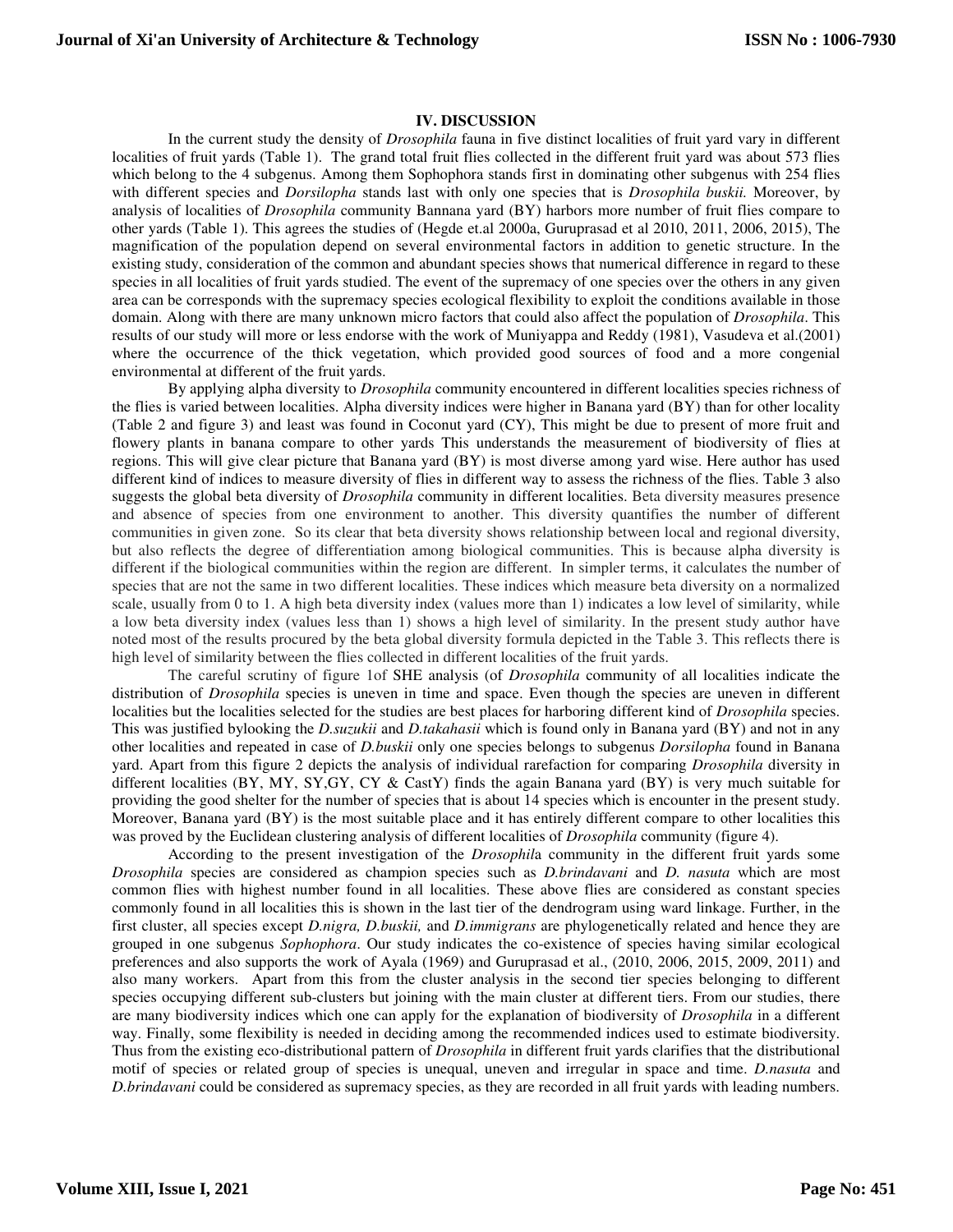## **IV. ACKNOWLEDGEMENTS:**

Authors acknowledge the support and thank The Director, CSIR-CFTRI, Mysore and Principal and staff of Yuvaraja's College, Mysore, India and Head, DB & BS, IAR, Gujarat for execution of this research work. Besides, authors extend our appreciation to all researcher / authors of the references used in this manuscript. The authors declare no conflict of interest between them.

## **REFERENCES**

- 1. J.M. Adrain, S.R Westrop and D.E. Chatterton "Silurian trilobite alpha diversity and the end-Ordovician mass extinction". *Paleobiology* Vol*.*26, pp. 625-646, 2000.
- 2. Ayala F.J. "Experimental invalidation of the principle of competitive exclusion". Nature, Vol. 224, pp. 1076-1079, 1969.
- 3. G. Bachli Family Drosophilae. In; L. Papp and B. Darvas (eds), "Contributions to a manual of palearctic Diptera". III. Higher Brachteera. Science Herald, 1998.
- 4. Bachli G. Taxo dros. "The database on taxonomy of Drosophilidae". Electronic Database accessible at http://www.taxodros.unizh.ch.2009.
- 5. M. Begon, J.L Harper and C,R.Townsend."Individual populations and communities", Blackwell. Ecology, 945. 1996.
- 6. L.R Bock and M.R Wheeler. "The *Drosophila melanogaster* species group". University Texas Publication Vol. pp.7103: 273-280, 1972.
- 7. D. Brncic, M. Budrik and R. Guines. "An analysis of a Drosophilidae community in central Chile during a three years period". Zeitschrit for Zoologischesysytematikund Evolutionary and Evolution for scung Vol. pp. 23: 90- 100, 1985.
- 8. M.A.Buzas and L.A.C. Hayek. "SHE analysis for biofacies identification". The Journal of Foraminiferal Research Vol. 28: pp*.* 233-239, 1998.
- 9. A. Chao, "Estimating the population size for capture-recapture data with unequal catch ability". Biometrics Vol. 43, pp. 783-791. 1987,
- 10. A. Chao, N.J. Gotelli, T.C. Hsieh, E.L. Sander, K.H. Ma, R.K.Colwell, and A.M."Ellison Rarefaction and extrapolation with Hill numbers: a framework for sampling and estimation in species diversity studies". Ecological Monographs*.*Vol.84: pp. 45-67, 2014.
- 11. R.K. Colwell, A Chao, N.J. Gotelli, S.-L. Lin, C.X., Mao, R.L. Chazdon, and J.T. Longino, "Models and estimators linking individual-based and sample-based rarefaction, extrapolation and comparison of assemblages". Journal of Plant Ecology*.* Vol. 5: pp. 3-21, 2012.
- 12. Y.N. Dwivedi and Gupta J P. "Records of two known and one new species of *Drosophila* (Drosophilidae: Diptera) from India" Proceedingd of Indian Academic Science. Vol. 89: pp.85-89. 1980. e06793. 2015. DOI: 10.7554/eLife.06793.4.
- 13. D. Giri, V.K Murthy, P.R Adhikary, and Khonl S.N."Cluster analysis applied to atmosphere PM10 concentration data for determination of sources and spatial patterns in ambient air quality of Kathmandu valley". Current Science. Vol. 93. No. 5, pp. 684-688, 2007.
- 14. B.R Guruprasad, S.N Hegde and M.S Krishna. "Seasonal and altitudinal changes in population density of 20 species of *Drosophila* in Chamundi hill". Journal of Insect Science; vol. 10, No.123, pp. 1-12. 2010.
- 15. B.R.Guruprasad, and C Padmaja "*Drosophila*–A model organism for assessment of Biodiversity". Journal of entomology and zoological studies, Vol.4, No.3, pp. 88-90. 2016.
- 16. B.R.Guruprasad P. Patak and S.N.Hedge. "Assessment of *Drosophila* diversity during monsoon season". Journal of entomology and Nematology. Vol 3, No 4, pp. 54-57, 2011.
- 17. B.R.Guruprasad and Pankaj pathak Studies on *Drosophila* biodiversity of Harangi Forest. Coorg district, Karnataka. *Drosophila* information service. Vol. 94, pp. 93-94. 2011.
- 18. B.R. Guruprasad and S.N. Hegde. Altitudinal and seasonal fluctuations of Drosophila fauna of Chamundhi hill.Vol. 89. Pp.10-11, 2006.
- 19. B.R. Guruprasad and S.N. Hegde. "Altitudinal variations of morphometric traits of *Drosophila malerkotilana* of Chamundhi hill". Vol. 89, Pp.29-30, 2006.
- 20. B.R. Guruprasad. C.Padmaja and V.Tangpu. "Drosophilidae of Bettadapura hill of Mysuru district (Karnataka, India)".Vol. 98. Pp.61-62, 2015.